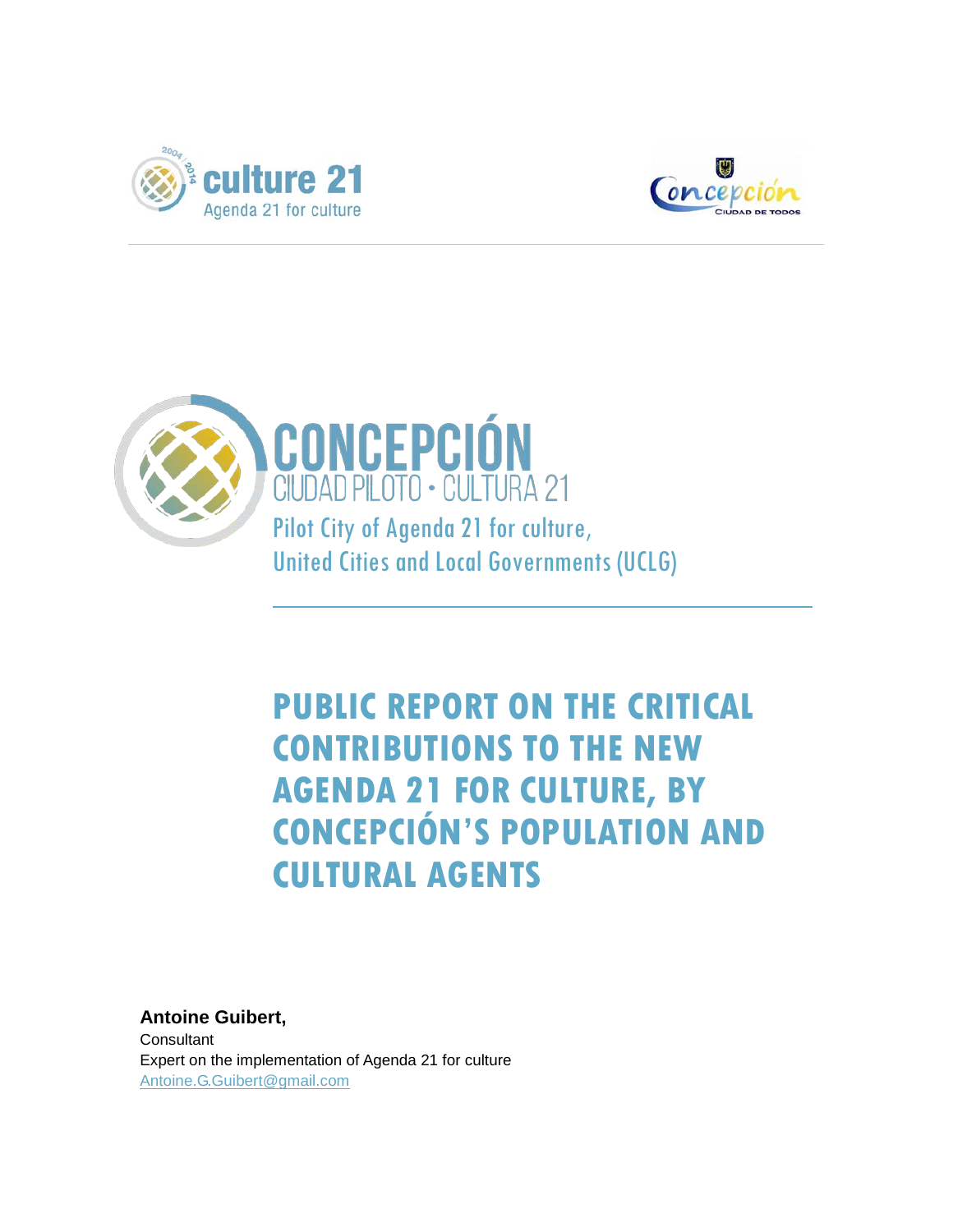This document presents the critical feedback provided by the local actors of the City of Concepción in drafting Agenda 21 for culture. Input was provided by citizens and local actors during the pilot-city process. It also stemmed from an analysis of policies, actions, and issues that were raised during debates.

The pilot-city process has allowed us to present extensive information about the new draft of the Agenda 21 for culture to numerous regional and local actors, as well as citizens of Concepción. In general, the actors and citizens advanced a prolonged agreement for adopting Agenda 21 for culture. This included those objectives best suited to the environment in Concepción.

The city is currently in a difficult economic situation, being an industrial and fishing city. In addition, it is faces heavy international competition as well as a lack of marine resources. Concepción is also located in a significant seismic and tsunami zone. It has been destroyed several times throughout its history. The last earthquake in February 2010 caused significant casualties and deaths. It also inflicted heavy damage on the city and was followed by a "social earthquake" with widespread looting and theft. This social and natural catastrophe has had a profound effect on the city's inhabitants.

Concepción boldly wants to support culture, as an investment that will prompt a new dynamic in sustainable development. Of particular note is the great strength and resilience of the city's inhabitants (called "Penquistas"). The city has managed to reconstruct and reinvent itself time and again after each disaster, in spite of enormous difficulties. In October 2014 after an extensive process of civic participation, the city adopted the Cultural Strategic Plan, "Concepción 2030". Its objective is to transform Concepción into a cultural, effervescent, dynamic, and inclusive place. These will be the driving forces in the sustainable development of the city. The new Agenda 21 for culture proposes practical guidelines for integrating culture as an essential part of development into all levels of society. It was very well received by the large majority of actors and citizens involved in the process. All of the participants recognised the enormous potential of this approach for Concepción, as well as for driving a new local dynamic.

Some issues proved especially significant for Concepción. As a result, the following improvements were proposed for the draft.

Generally, the area of cultural rights was quite relevant, especially for the Chile's indigenous Mapuche population. Concepción accounts for a substantial part of the Mapuche population who face considerable challenges with regard to their local and national cultural rights. If cultural rights are very important for all citizens, then they have an enormous significance for indigenous populations that are under a great deal of pressure and difficulty in the transmission of their culture. Concepción is not a unique case. Numerous indigenous populations around the world confront challenges for the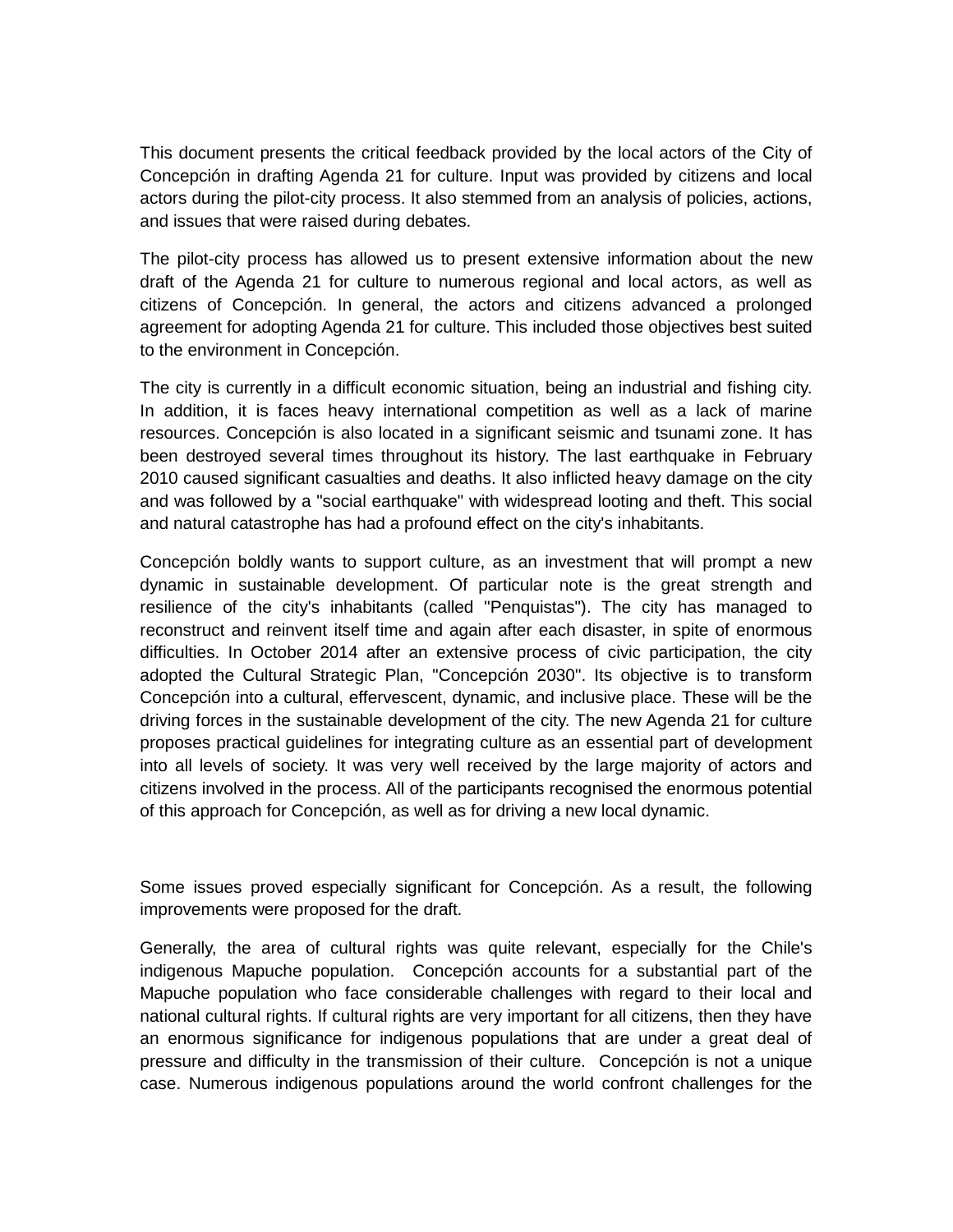survival, protection, and spread of their cultures and languages. For some there is even a high risk of disappearing altogether. The Agenda 21 for culture should dedicate an explicit part of its text to the importance of **the cultural rights of the indigenous**populations. The cultural rights of indigenous populations must be acknowledged in the section on culture and education, and enable the education system to transmit their culture and languages.

Through its culture plan, Concepción seeks to develop a **dynamic cultural life in public spaces** by establishing open and accessible temporary spaces. These would be in the population's everyday spaces such as plazas, streets, and parks, among others. The plan may include street theatre or an annual parade celebrating the anniversary of the city. These activities reinforce everyone's access to cultural life. Furthermore, they promote a feeling of effervescence in public spaces, giving territories a new dynamic. This focus has significant potential for Concepción as much as other cities, and could be much more present in Agenda 21 for culture.

At governmental level, Agenda 21 for culture has been instrumental in favouring exchange. It has helped establish the conditions necessary for frameworks of cooperation between the local and regional governments. This has been very important for Chile as a country known for its heavily centralised administrative powers. It has also been important for making regional government a key actor in local development processes. The need to establish a **joint effort with all levels of government** has been very relevant in the context of Concepción.

As for the integration of the culture into territorial and public space planning, Concepción is in a unique situation because of its location in a seismic zone and its history of repeated destruction. Its history does provide Concepción with a special territorial identity, making it a modern-day city that is perpetually reinvented. If the population has a negative perception of its territory, then Agenda 21 for culture has enabled a focus on the potential of culture to transform and renew the region. The result of which would be a change in the perceptions of the population. The case of Concepción raises an important point about cultural and territorial planning. It engenders the idea that territory is something in**constant evolution** that can be **reconstructed and reinvented**. New senses of meaning, as well as a consistency in territorial identity can be ascribed to it in spite of the**ephemeral** nature of the city's construction.

On an ecological level the importance of linking **cultural diversity with the biological diversity** has been raised in Concepción. This is the result of the Mapuche population having a very respectful world view of, and relationship with, the environment. This issue could be more present in the Agenda 21 for culture.

As for culture, **social inclusion** and the fight against poverty have also been of particular relevance to Concepción because of the significant number of citizens living in extreme poverty. Numerous organisations have mobilised to facilitate everyone's access